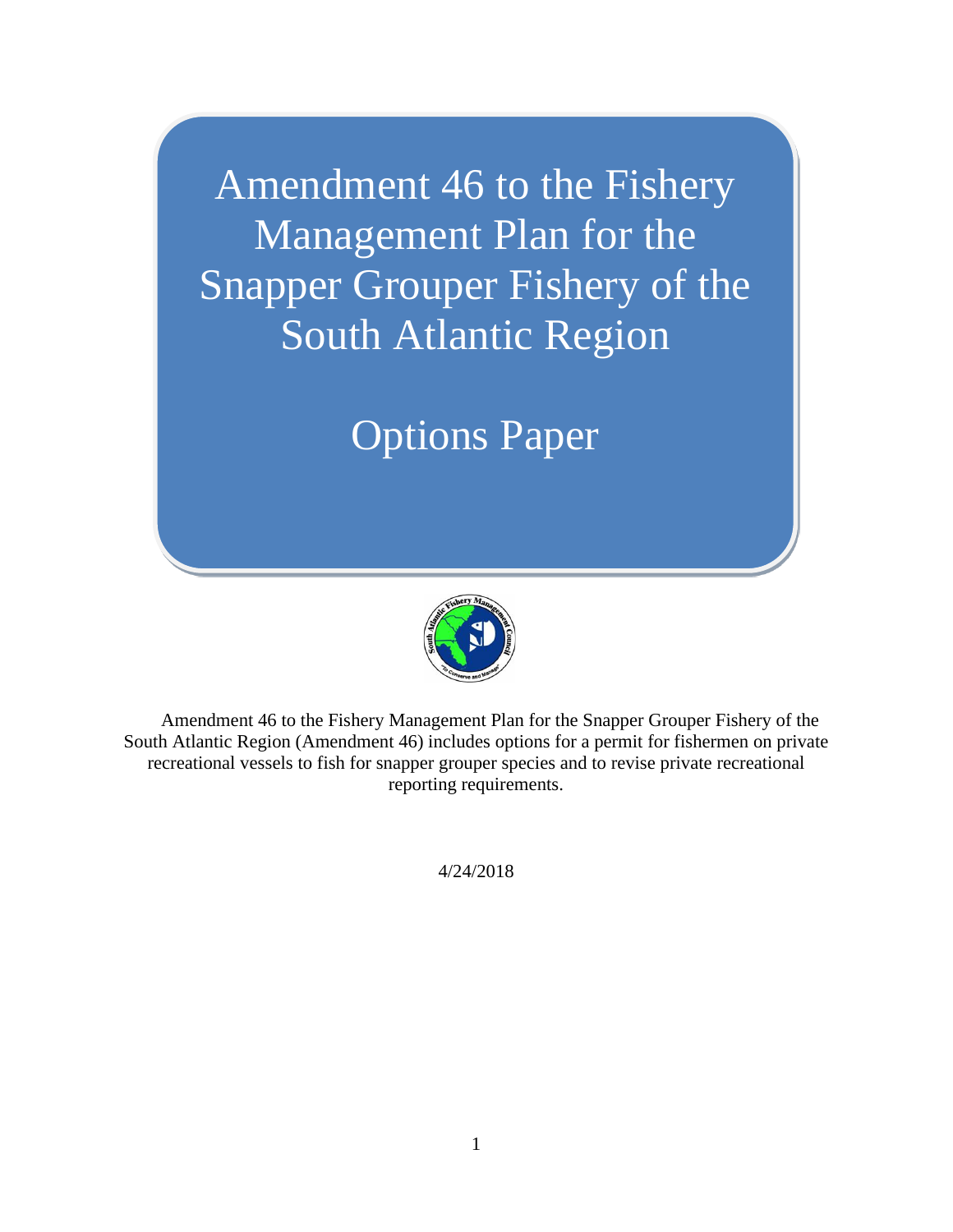# **Purpose for Actions**

Option 1

The *purpose* of Snapper Grouper Amendment 46 is to improve private recreational catch and release estimates for snapper grouper species.

Option 2

The *purpose* is to improve information on effort and catch (landed and released) of fish in the private recreational component of the recreational sector of the snapper grouper fishery.

## **Need for Actions**

The *need* for the amendment is to improve the quantity, quality, and timeliness of data from the private recreational sector that targets snapper grouper species, while minimizing, to the extent practicable, adverse social and economic effects.

# **Why is the Council Considering Action?**

To improve estimates of catch and effort from the recreational sector, the South Atlantic Fishery Management Council (Council) is considering a permit and/or reporting requirements for snapper grouper species. The Council and fishermen are concerned that using estimates from the Marine Recreational Information Program's (MRIP) to monitor catch of species with historically low catches, low annual catch limits (ACLs), or those that are only rarely encountered, does not accurately reflect true landings. State and wave specific estimates of catch are used to estimate the impact of management actions when the Council considers management actions with a season or spatial component. Therefore, it is important to have sufficient (typically greater than 30) intercepts per state and wave to accurately describe the impact of a management action to the fishery. MRIP can provide robust estimate of catch for species that are common, for example red drum. In 2017, it was estimated that there were 17 million trips in the South Atlantic region (from the North Carolina/Virginia border through Key West) from beach/bank, man-made structure, shore, and private vessels of which  $11\%$  either targeted or harvested red drum<sup>1</sup>. If only one percent of the trips were intercepted, about 18,700 trips would have been sampled throughout the year in the South Atlantic region. The average number of trips sampled targeting or harvesting red drum would be 780 intercepts for state (4 states) and wave (2 months). Sampling level will vary by state and wave.

By contrast, in 2017, eight percent of trips from beach/bank, man-made structure, shore, and private vessels in federal waters targeted snapper grouper species. On these trips, fishermen can target a variety of federally-managed species in addition to snapper grouper complex species including king mackerel, dolphin, cobia, tuna, wahoo, marlin, etc. If, hypothetically, one in four trips targets or harvests species in the snapper grouper complex and one percent of the trips is intercepted, then 142 intercepts for each wave and state combined would occur for the 55 species

South Atlantic Snapper Grouper  $\Box$ AMENDMENT 46 June 2018 <sup>1</sup> Personal communication from the Nation Marine Fisheries Service, 4/17/2018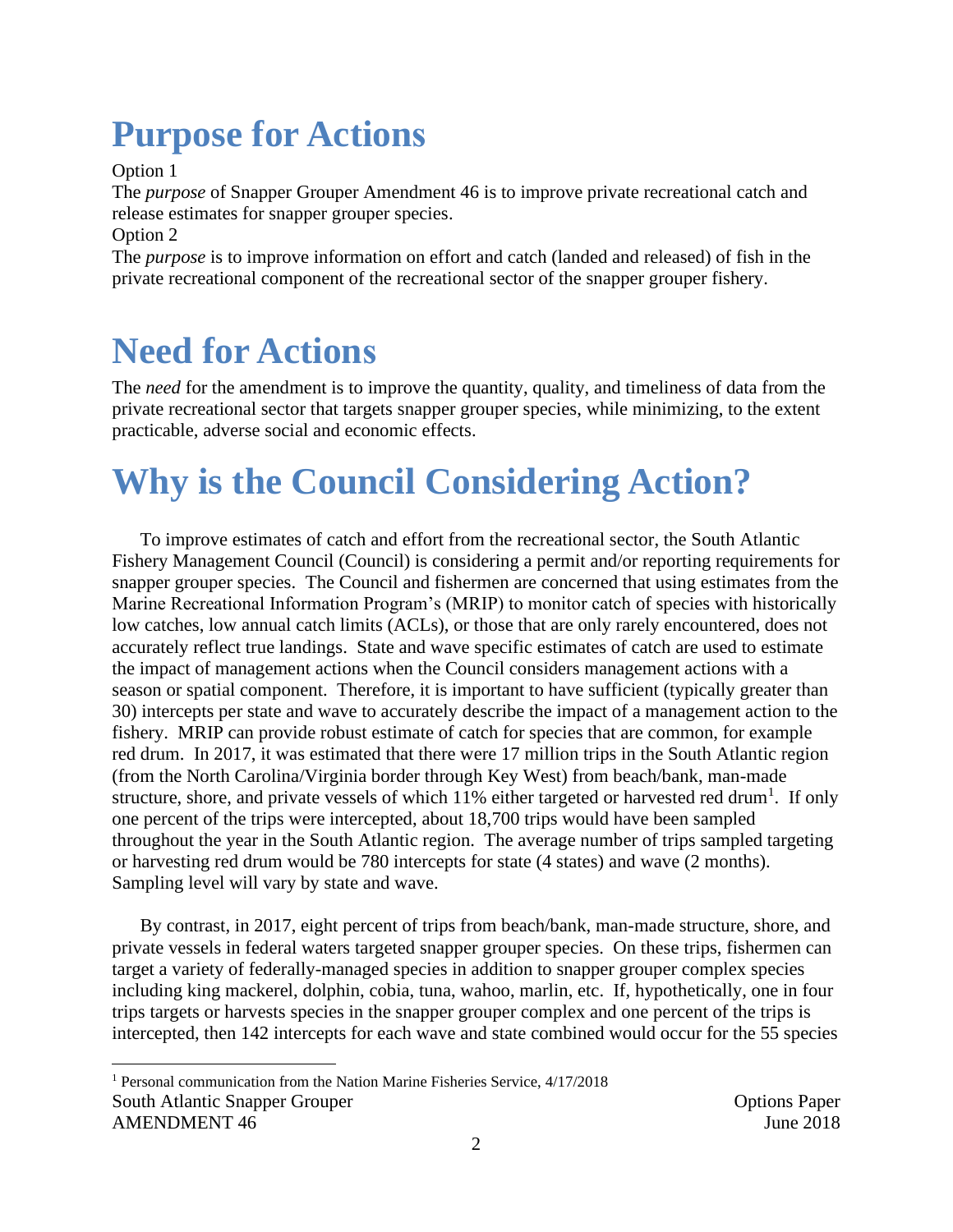in the complex. These estimates far exceed what is typically observed for species in the snapper grouper complex. Since there are typically less than 30 samples of snapper grouper species per year in the MRIP survey, most snapper grouper species could be considered "rare event" species in the survey.

A permit for private recreational fishermen could be used to narrow the sampling unit from all coastal recreational fishermen to only fishermen targeting snapper grouper species. This refined sampling unit could help increase sampling effort to improve the number of intercepts per wave and state for rare event species. Additionally, reporting requirements for the private recreational fishery could increase the number of samples per wave and state. Catch estimates from self-reported data by fishermen would need to be validated before it can be used in management. It may take years to develop validated catch estimates; meanwhile, data collected through self-reported systems could be considered for use in stock assessments and analyses conducted for management.

## **How Does This Amendment Match the Council's 2016-2020 Vision Blueprint for the Snapper Grouper Fishery?**

The 2016-2020 Vision Blueprint for the Snapper Grouper Fishery (Vision Blueprint) was approved in December 2015 and is intended to inform management of the snapper grouper fishery through 2020. As such, the Vision Blueprint serves as a "living document" to help guide future management, builds on stakeholder input and how the South Atlantic Council envisions future management of the fishery, guides the development of new amendments that address priority objectives and strategies, and illustrates actions that could be developed through the regular amendment process. The Vision Blueprint is organized into four strategic goal areas: (1) Science, (2) Management, (3) Communication, and (4) Governance. Each goal area has a set of objectives, strategies, and actions. The actions in Amendment 46 correspond to different objectives and strategies in the Vision Blueprint.

During Vision Meetings and scoping of Amendment 43, several fishermen expressed concern with the estimates of catch from the Marine Recreational Information Program. Some fishermen requested a recreational stamp/permit for snapper grouper fishing, **Action 1,** and to improve recreational estimates by requiring recreational fishermen to report their catch, **Action 2**. Permits and reporting requirements have been developed for federal recreational fisheries to improve estimates of effort or catch in the South Atlantic region; however, they have not been fully implemented. Currently, a coastal recreational fishing license issued through states is required for private recreational anglers as part of the 2007 Magnuson-Stevens Fishery Conservation and Management Act reauthorization to improve estimates of catch and effort. Federal permits are also required for charter vessel and headboat components (for-hire) of the

South Atlantic Snapper Grouper  $\blacksquare$ AMENDMENT 46 June 2018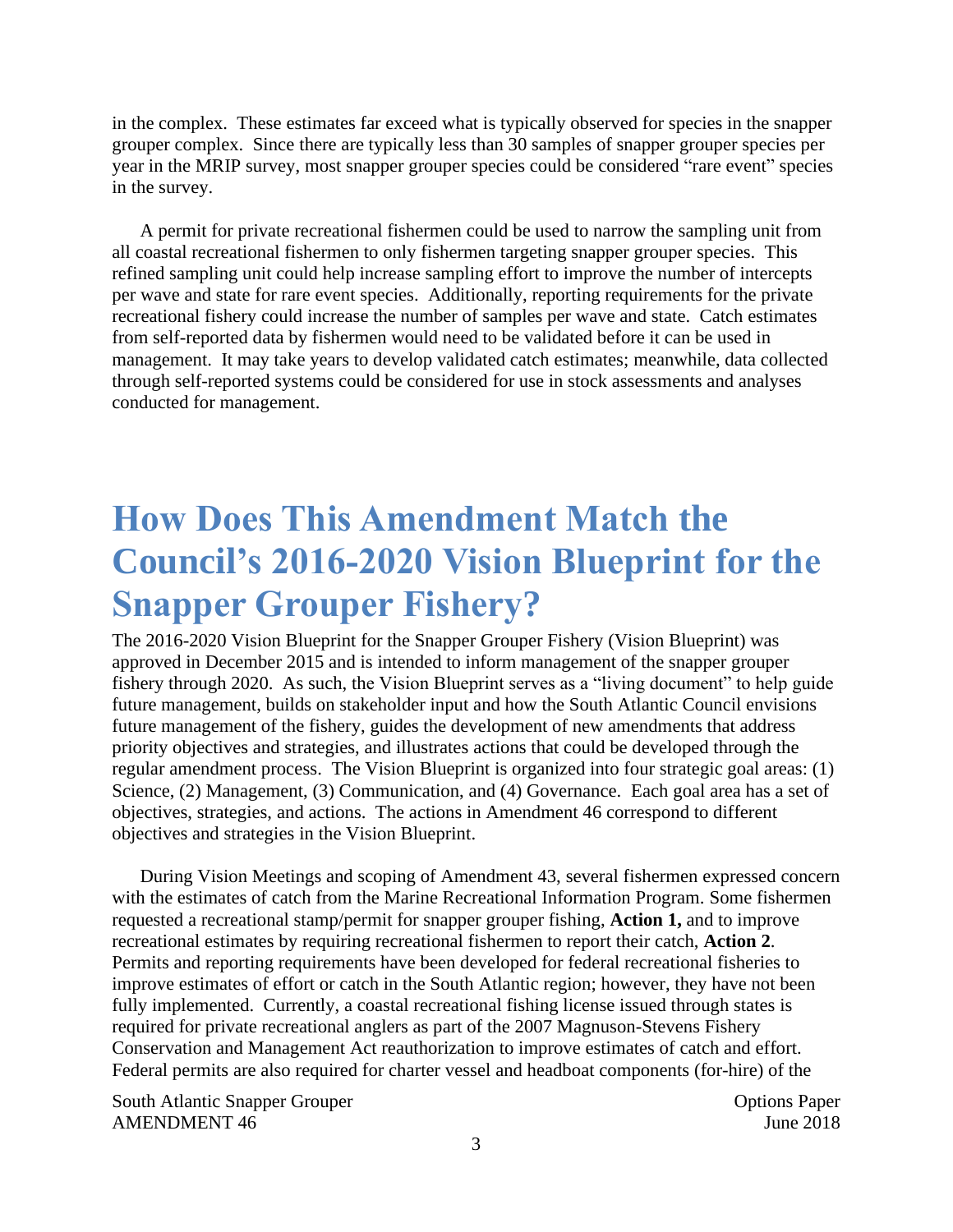recreational sector that fish in federal waters. Futhermore, electronic logbook reporting is required for all federally permitted headboats. Headboat vessels selected for the Southeast Region Headboat Survey are required to report trip level data weekly. Some state charter vessels are currently required to report catch and effort information. In South Carolina, all for-hire vessels must submit a logbook for each trip. The Council submitted the South Atlantic For-Hire Reporting Amendment to the National Marine Fisheries Service for formal review in March 2017. The amendment would require federally permitted charter vessels to submit electronic logbooks for each trip on a weekly basis. If approved and implemented, the new requirements would eventually improve recreational catch and effort estimates in the region.

South Atlantic Snapper Grouper  $\blacksquare$ AMENDMENT 46 June 2018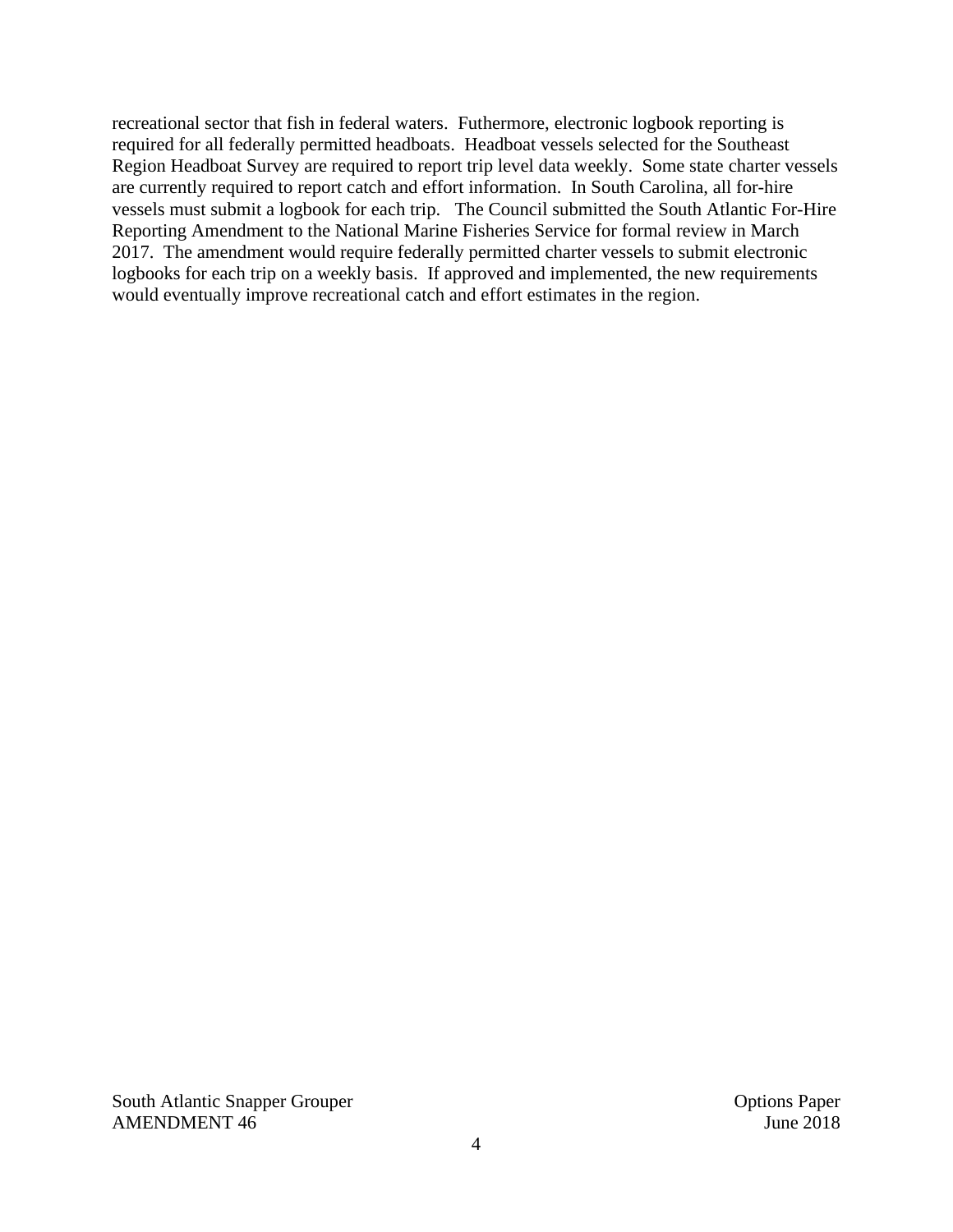## **Possible Actions and Alternatives**

### **Action 1. Establish a Private Recreational Snapper Grouper Permit to Fish For, Harvest or Possess Snapper Grouper Species in the South Atlantic Region.**

**Alternative 1 (No Action).** A federal permit is not required when recreational snapper grouper fishing from private or rental vessels in the South Atlantic exclusive economic zone.

**Alternative 2.** Require a federal recreational permit for any vessel participating in the private angler component in the South Atlantic exclusive economic zone to fish for, harvest, or possess:

**Sub-alternative a**. red snapper.

**Sub-alternative 2b**. any species in the snapper grouper fishery management unit for which recreational harvest is allowed.

**Sub**-**alternative 2c**. deep-water species (misty grouper, snowy grouper, speckled hind\*, warsaw grouper\*, yellowedge grouper, wreckfish, blueline tilefish, golden tilefish, blackfin snapper, queen snapper, and silk snapper).

**Alternative 3.** Require a federal permit for private anglers participating in the South Atlantic exclusive economic zone to fish for, harvest, or possess:

**Sub-alternative 3a**. red snapper.

**Sub-alternative 3b**. any species in the snapper grouper fishery management unit for which recreational harvest is allowed.

**Sub**-**alternative 3c**. deep-water species (misty grouper, snowy grouper, speckled hind\*, warsaw grouper\*, yellowedge grouper, wreckfish, blueline tilefish, golden tilefish, blackfin snapper, queen snapper, and silk snapper).

**Alternative 4.** Request Florida, Georgia, South Carolina, and North Carolina develop a permit, endorsement, or license for private anglers to fish for, harvest, or possess:

**Sub-alternative 4a**. red snapper.

**Sub-alternative 4b**. any species in the snapper grouper fishery management unit for which recreational harvest is allowed.

**Sub**-**alternative 4c**. deep-water species (misty grouper, snowy grouper, speckled hind\*, warsaw grouper\*, yellowedge grouper, wreckfish, blueline tilefish, golden tilefish, blackfin snapper, queen snapper, and silk snapper).

\*ACL for speckled hind and warsaw grouper are set to 0 and no harvest is allowed.

#### *Discussion:*

A private angler recreational snapper grouper permit would not be required for fishermen fishing on headboats or charter vessels in federal waters of the South Atlantic region. Permit requirements are required headboats and charter vessels operating in federal waters.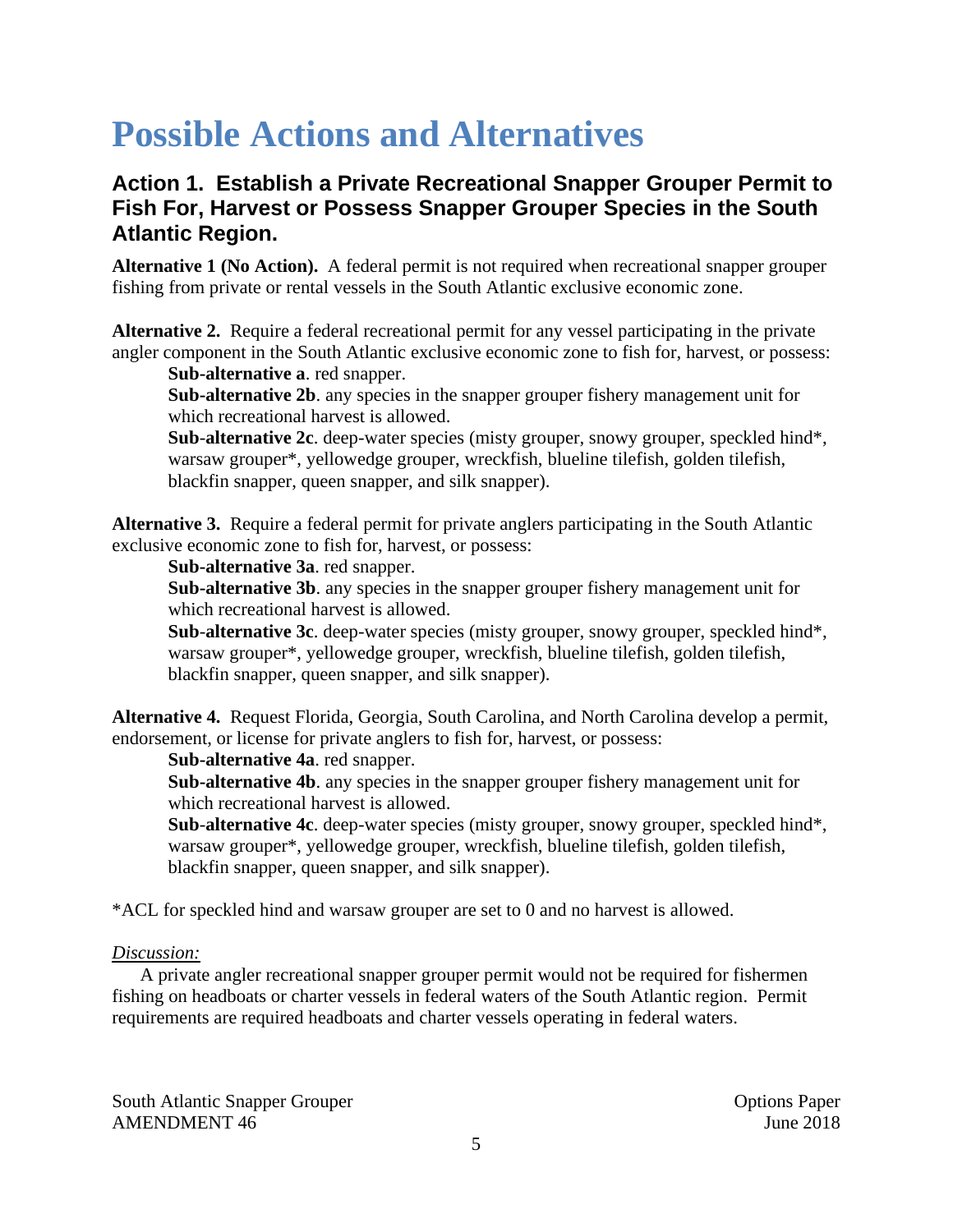The first basis for a federal private angler recreational permit or license in the South Atlantic region was through the 2007 Reauthorization of the Magnuson-Stevens Fishery Conservation and Management Act (Magnuson-Stevens Act), which established regional registries for recreational fishermen. The Magnuson-Stevens Act required fishermen that engage in recreational fishing in the Exclusive Economic Zone (EEZ), for anadromous species, or for Continental Shelf resources beyond the EEZ to register in the regional or national registry. The Magnuson-Stevens Act allowed for a state exemption if the information collected by the state was deemed sufficient by the Secretary of Commerce. The program was required to be started before 2011 and many states had certified programs prior to 2011. The registry was designed based on recommendations from the National Research Council to improve recreational effort estimates. These changes resulted in improvements to the survey.

Recreational anglers in other regions are required to obtain additional federal permits and endorsements. Endorsements or permits (issued to a vessel) are required in the Mid-Atlantic Region for blueline and golden tilefish, halibut in Alaska, specific areas in the Pacific Islands, and species managed by the NMFS Highly Migratory Species (HMS) Division (**Table 1**). Highly migratory species include tunas, swordfish, billfishes, and sharks in federal waters.

| Table 1. Recreational permits and endorsements issued by National Marine Fisheries Service |  |  |
|--------------------------------------------------------------------------------------------|--|--|
| regional offices or Highly Migratory Species Division.                                     |  |  |

| Region/Division                            | Permit              | Endorsement |
|--------------------------------------------|---------------------|-------------|
| Greater Atlantic Regional Fisheries Office | Tilefish*           |             |
| Alaska Regional Office                     | Subsistence Halibut |             |
| Pacific Islands Regional Office            | Area Specific**     |             |
| <b>Highly Migratory Species Division</b>   | <b>HMS</b>          | Shark       |

\*Permit was delayed allowing for development of the reporting and permitting requirements. \*\*Permits include: Main Hawaiian Islands non-commercial Bottomfish, Northern Mariana Islands Bottomfish, Pacific Remote Island Areas Bottomfish, Pacific Remote Islands Areas Pelagic Troll and Handline, and Special Coral Reef Ecosystem Fishing permits, and Western and Central Pacific Convention Area Endorsement.

Each state in the South Atlantic region has specific requirements for certain gears, possession of certain species, or allows for enhanced data collection. All of the examples in **Table 2** are issued to an individual. In Florida, there is an additional stamp to possess reef fish (Gulf of Mexico), snook, and spiny lobster and a tag to harvest tarpon (for potential International Game Fish Association record). The Saltwater Information Permit is a free permit added to the freshwater fishing license in Georgia. The Recreational Commercial Gear License is an additional license required to use limited amounts of commercial gear in North Carolina. In South Carolina, a separate license is required to bait for shrimp.

|                                                          |  | Table 2. State issued permit, licenses, stamps, and tags in the South Atlantic region in addition |
|----------------------------------------------------------|--|---------------------------------------------------------------------------------------------------|
| to a coastal or freshwater recreational fishing license. |  |                                                                                                   |

| <b>State</b> | Permit    | License | Stamp             | Tag    |  |
|--------------|-----------|---------|-------------------|--------|--|
|              |           |         | Reef Fish, Snook, |        |  |
| Florida      |           |         | Spiny Lobster     | Tarpon |  |
| Georgia      | Saltwater |         |                   |        |  |

South Atlantic Snapper Grouper  $\blacksquare$ AMENDMENT 46 June 2018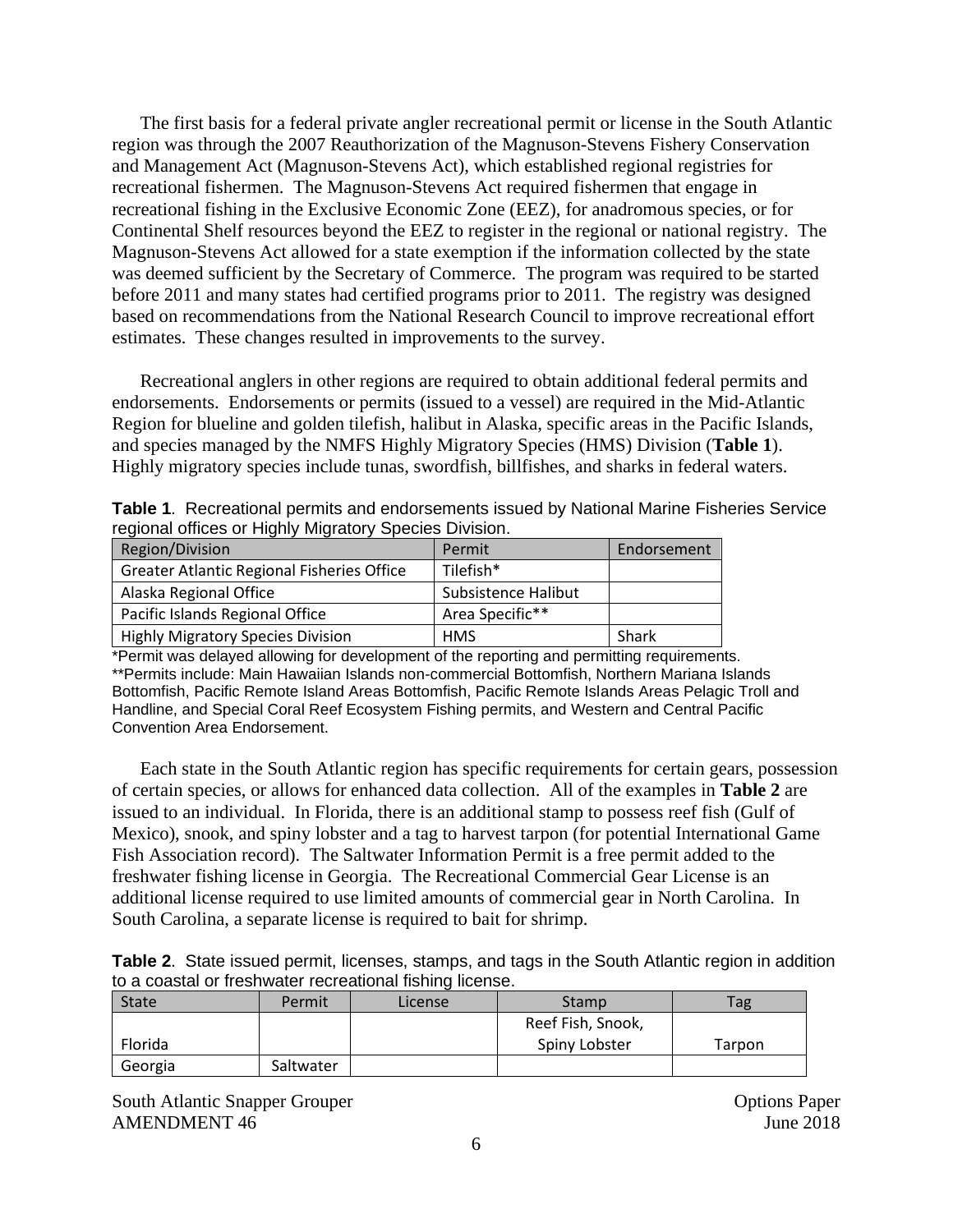|                | Recreational          |  |
|----------------|-----------------------|--|
| North Carolina | Commercial Gear       |  |
| South Carolina | <b>Shrimp Baiting</b> |  |

A list of permits, licenses, endorsements, reporting cards, validation tools, stamps, and tags is provided as examples of other tools available (**Table 3**). Most of the state-issued permits are issued to an individual although there are some state-issued vessel permits. This is likely not a full list of all requirements for recreational fishermen. The list was developed from the fees and requirements page for each state.

Currently, there is no permit to fish for or possess snapper grouper complex species in the South Atlantic region (Florida does require a reef fish stamp for Gulf Reef Fish). A permit could be used to better refine the sampling unit for fishermen that target snapper grouper species and provide targeted outreach to an audience that targets snapper grouper species. During the Vision process for the Snapper Grouper Fishery Management Plan, stakeholders suggested requiring permitting and state by state or regional quotas. The permits with reporting requirements could be used to improve the resolution of the private recreational landings data in the South Atlantic region. Establishing a permit with reporting requirements could help to improve effort and landings estimates for the private recreational sector; therefore, enabling improved state by state or regional management in the future based on the increased data collected.

The permit (**Alternatives 2** and **3**) would be used to improve estimates of fishing effort for trips that target species in the snapper grouper fishery management unit and address stakeholder requests in the 2016-2020 Vision Blueprint. Less than 10% of the fishing trips occurring in the South Atlantic region occur in federal waters based on Marine Recreational Intercept Program (MRIP) data. Trips in federal waters include trips targeting cobia, dolphin, king mackerel, Spanish mackerel, and tuna, as well as snapper grouper species. A permit, with reporting requirements, may improve estimates of snapper grouper fishing without substantially increasing sampling effort in MRIP (although additional biological samples might be needed).

#### *Permitting for Snapper Grouper Fishermen*

**Pros**

- + Potential to improve estimate of recreational effort in the snapper grouper fishery.
- + Potential to improve estimate of recreational catch and release data.
- + Provides a defined group of recreational anglers to contact for outreach, catch and effort surveys, and socio-economic surveys.

**Cons**

- Increased regulatory burden on recreational fishermen, NMFS or state agency, and enforcement.
- Potentially no additional funds to implement/operate permitting system.

Permits, stamps, licenses, endorsements, and tags are tools that could be used to aid in the development of improved effort or catch estimates. These tools can be developed for vessels and individuals as indicated above. A permit issued to a vessel (**Alternative 2**) increases the permitting burden for a vessel owner/operator. A permit issued to an individual (**Alternative 3**)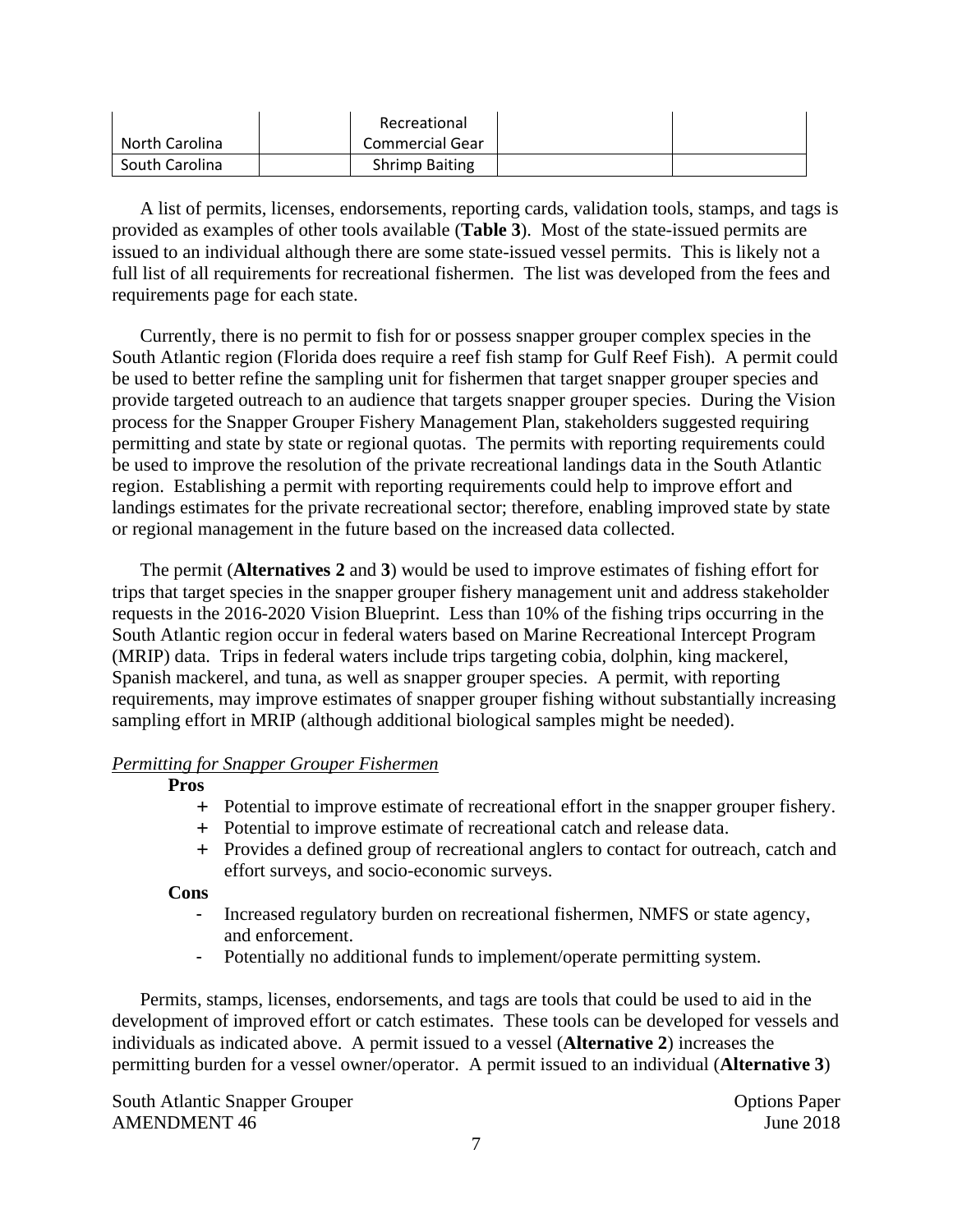would increase the permitting burden for all fishermen. The Council is considering if a permit should be issued to vessel or individual. Below is a short list of pros and cons for vessel and individual based permitting.

#### *Permit Type for the Snapper Grouper Fishery*

Vessel

**Pros**

- + Single permit would cover all anglers on the vessel.
- + Vessel registration number could be used to verify offshore fishing and reporting (if required).

#### **Cons**

- Social and economic information not gathered for each fisherman.
- Increased regulatory burden on vessel owner/operator.
- There is no information on the total number of anglers fishing for snapper grouper species.
- Permit would be issued for a vessel and each offshore fishing vessel would need a permit.
- No information gathered on those that harvest shore-based federal species or from vessels without registration numbers.

#### Individual

**Pros**

- + Information would be collected on each angler to improve socio-economic data.
- + Single permit for each individual and anglers would not be duplicated, if federally permitted.

#### **Cons**

- Difficult to determine if anglers are fishing offshore without reporting requirements or follow-up surveys.
- Increased regulatory burden on recreational fishermen.
- Increased administrative burden on NMFS since this will result in highest number of permits.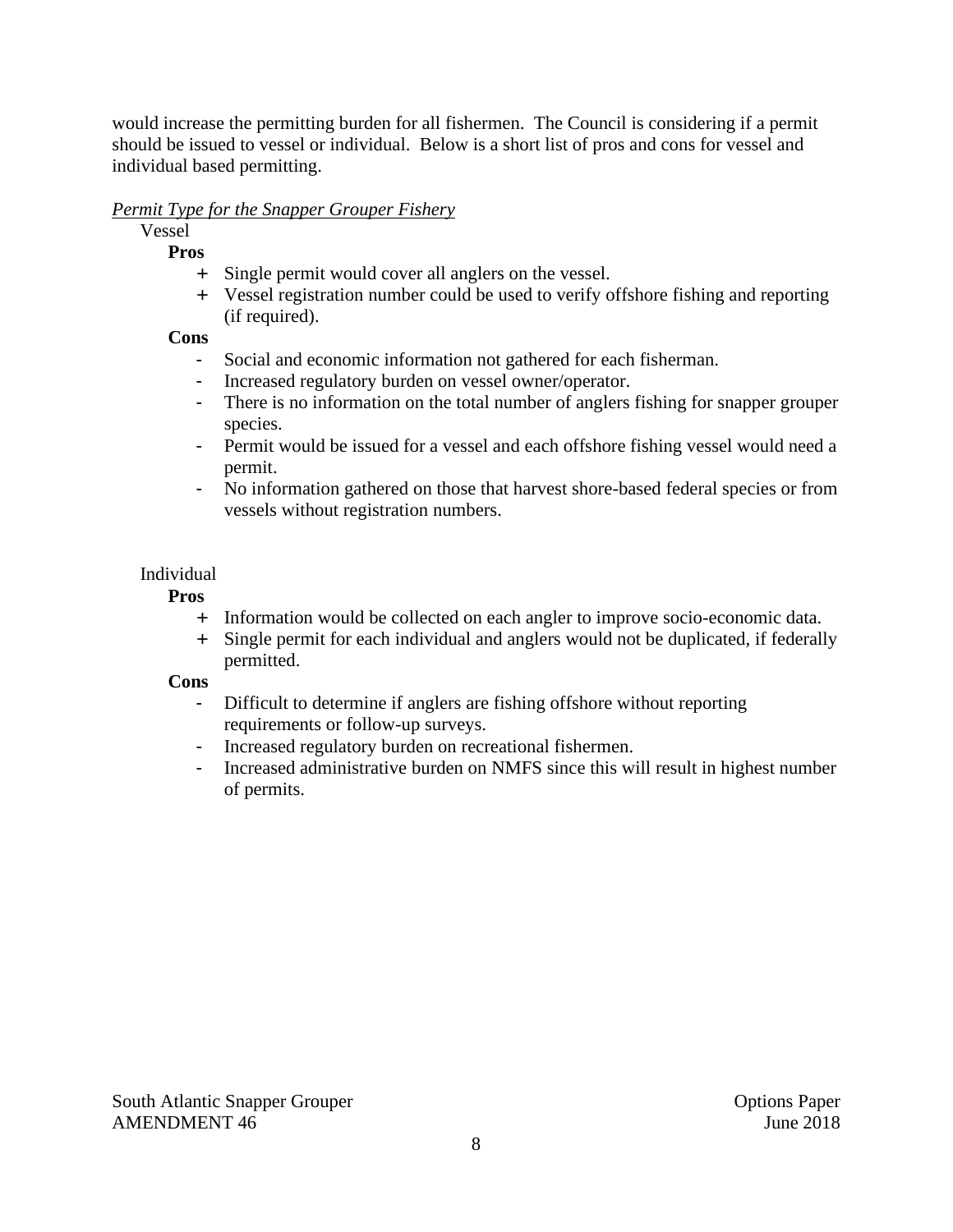**State Permit License Endorsement Reporting Cards Validation Tool Stamp Tag Alabama** Cast Netting, Flounder Gigging, Crab Trap, Spearfishing Snapper Check, Reef Fish **Alaska** King Salmon **California** Several **Several Several Several Several Several Several Several Several Several Several Several Several Several Several Several Several Several Several Several Several Several Several Several Several Several** Reporting Cards **Ocean** Enhancement, Second Rod **Connecticut** Lobster, Gillnet **Delaware** Hawaii Bottom Fishing Vessel Registration **Louisiana Offshore Landings** Permit Recreational Fishing Gear **Maine Maryland** Crabbing **Massachusetts** Lobster **Mississippi** Shrimping, Crabbing, Oyster Tails N' Scales **New Hampshire** Clam, Oyster **New Jersey New York Oregon** Abalone, Scallop **Basin** Basin Two Rod Two Rod Combined Angling **Pennsylvania Rhode Island Texas** Freshwater, Saltwater Red Drum, Trotline, Trawl **Virginia** Commercial Gear for Recreational Use **Washington** CR Salmon, Two-Pole

**Table 3**. Permit, licenses, endorsements, reporting cards, validation tools, stamps, and tags issued by states outside of the South Atlantic region in addition to a coastal or freshwater recreational fishing license.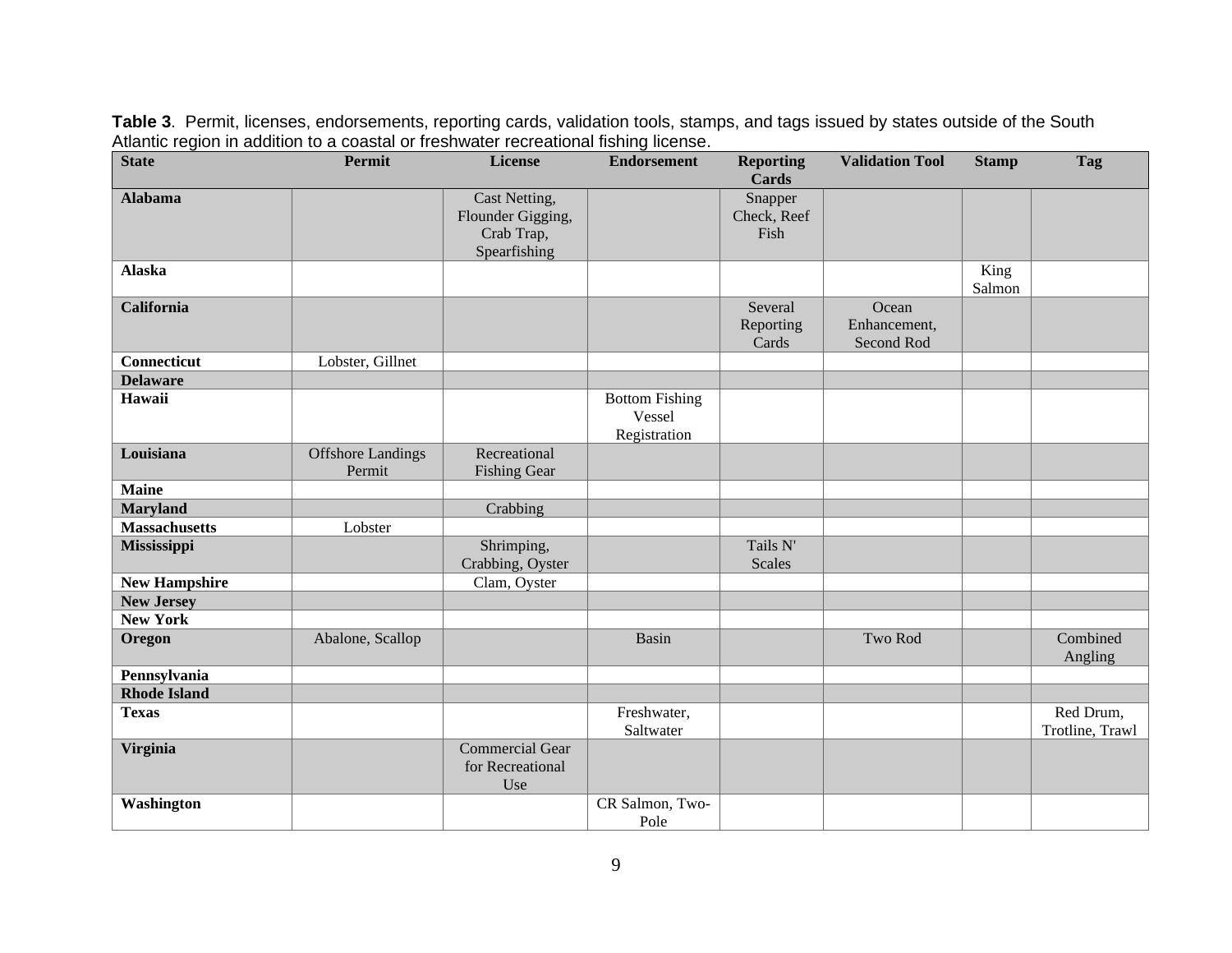The permit could be issued by NMFS, state agencies, or a private/public partnership. Each of the agencies or partnerships issuing the permit has pros and cons. Below are a short list of pros and cons for each of the identified permit issuers.

#### *NMFS Issuing Permit*

**Pros**

- + System could be based on or use the HMS system or National Saltwater Angler Registry.
- + A single permit could be used throughout the region.
- + Uniquely identify and track individuals who fish in multiple states.

**Cons**

- Southeast Regional Office of NMFS does not have a system set up to issue licenses or permits for private recreational anglers.
- Fees collected can only cover the cost of issuing permit.
- Limited staff and resources to develop a new permit.
- Thirty to sixty-day delay in issuing permit.

#### *State Agency Issuing Permit*

**Pros**

- + States are issuing the current saltwater license/permit.
- + States have infrastructure set up to issue licenses and permits.
- + Likely no delay in issuing permits since fishing license can be purchased online.

**Cons**

- License or permit may require state legislative action.
- No guarantee all states would create the license or permit.
- May require fishermen to purchase a permit for each state unless a reciprocal agreement is developed.
- Difficult to identify individuals who have multiple permits across states. Personal identifying information typically needed and that has security and sharing issues.
- May be difficult for federal enforcement to verify permit.
- There would not be a one-stop shop for enforcement officers to access a list of permit holders.
- Additional administrative burden to manage information from multiple states.

#### *Private/Public Partnership*

**Pros**

- + Allows for competitive markets to establish permitting software.
- + Permits can be established to link with reporting software.
- + Pilot project is developing mechanism for permitting.
- + No delay in permitting.

#### **Cons**

- Unknown cost to fishermen for use of permitting software.
- NMFS would need to establish standards for each software vendor and validate yearly.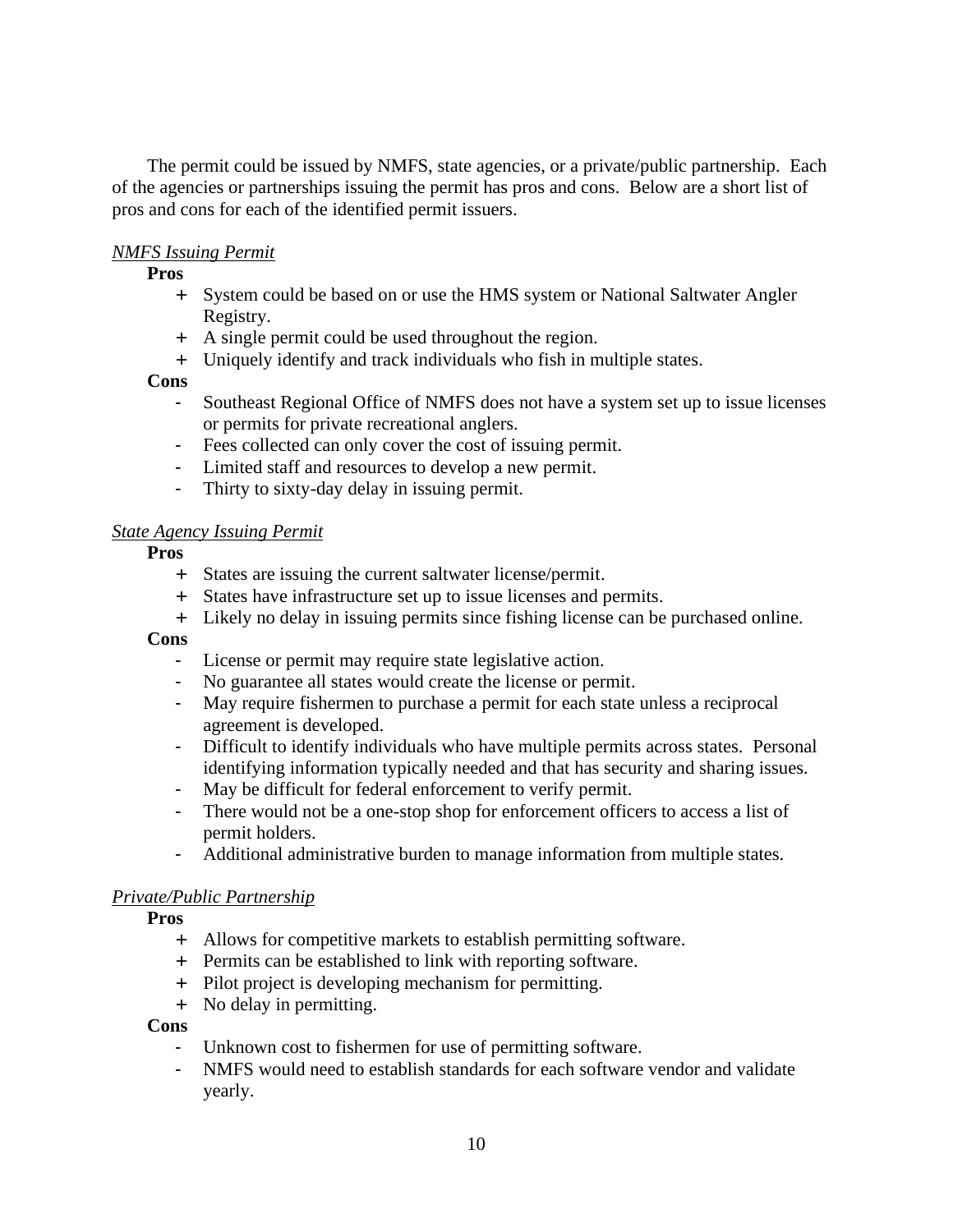- Searchable database would need to be established to store information and would need to have all vendors supply information.
- Fishermen may be required to purchase another permit if switching permitting application.
- Enforcement may be limited for a third party issued permit.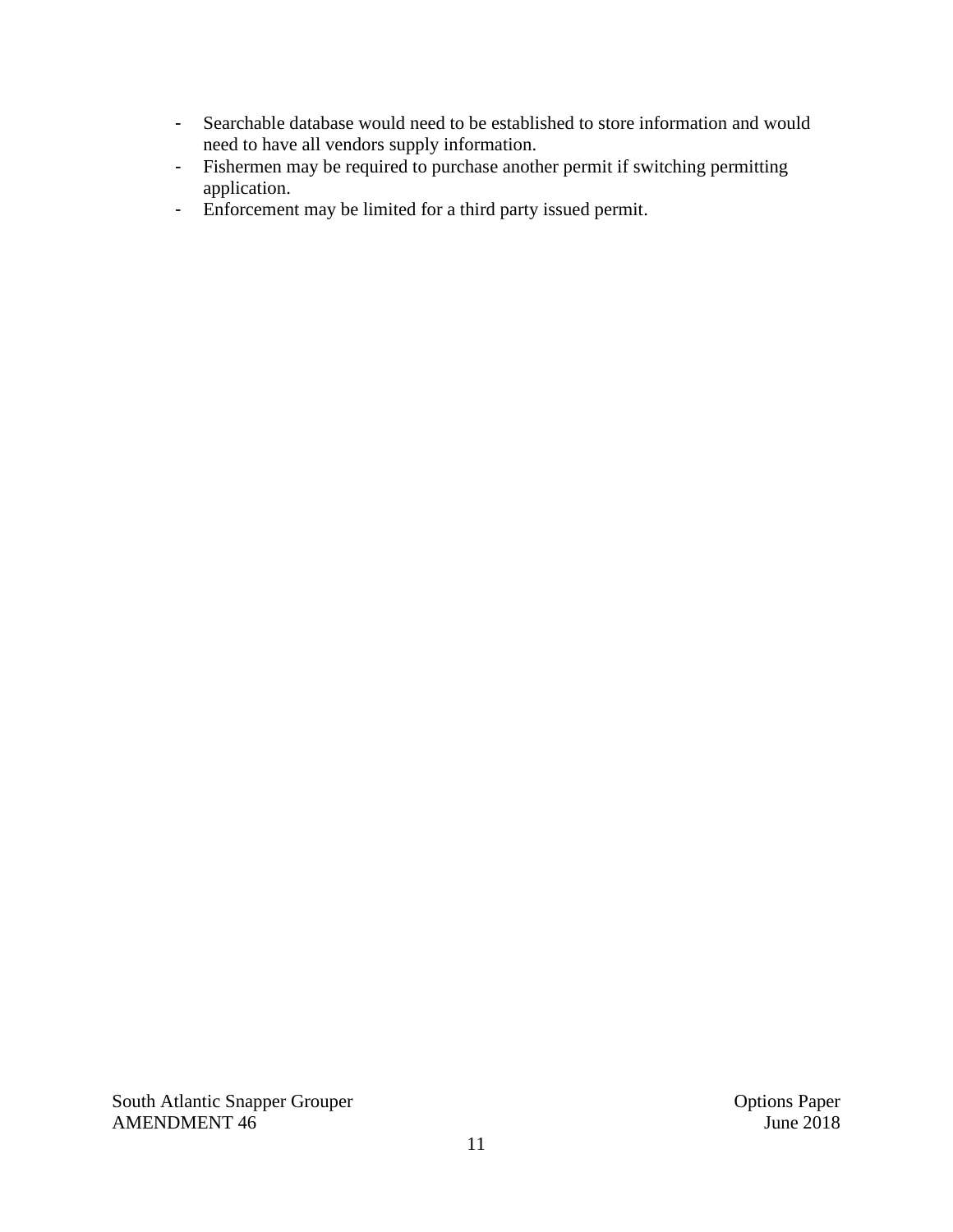### **Action 2. Modify Reporting Requirements for Private Recreational Fishermen or Vessels.**

#### **Sub-Action 2.1 Who Reports**

**Alternative 1 (No Action).** There is no reporting requirement for recreational anglers, either through paper or electronic unless the owner or operator to complete fishing records if selected by the Science and Research Director (SAFMC 2008).

**Alternative 2.** The Science and Research Director selects a percentage of permitted vessels that fish for or possess snapper grouper species to submit electronic reports by the captain/owner of such vessel

**Sub-alternative a.** 1% **Sub-alternative 2b.** 10% **Sub-alternative 2c.** 50% **Sub-alternative 2d.** 100%

**Alternative 3.** The Science and Research Director selects a percentage of private recreational fishermen that fish for or possess snapper grouper species to submit electronic reports:

**Sub-alternative a.** 1% **Sub-alternative 3b.** 10% **Sub-alternative 3c.** 50% **Sub-alternative 3d.** 100%

**Alternative 4.** Promote voluntary electronic reporting by private recreational fishermen.

#### **Sub-Action 2.2. Reporting Frequency**

**Alternative 1 (No Action).** There is no reporting requirement for recreational anglers, either through paper or electronic unless the owner or operator to complete fishing records if selected by the Science and Research Director (SAFMC 2008).

**Alternative 2.** Require trip level catch and effort electronic reports to be completed prior to arrival at the dock.

**Alternative 3.** Require trip level catch and effort electronic reports to be completed weekly.

**Alternative 4.** Require trip level catch and effort electronic reports to be completed monthly.

#### *Discussion:*

Reporting requirements for headboats developed in the Joint South Atlantic/Gulf of Mexico Generic Charter/Headboat Reporting in the South Atlantic Amendment (2013) require headboats to report each trip electronically. A similar amendment requiring electronic reporting for charter boats (South Atlantic For-Hire Amendment) has been approved by the Council and is under review by NMFS.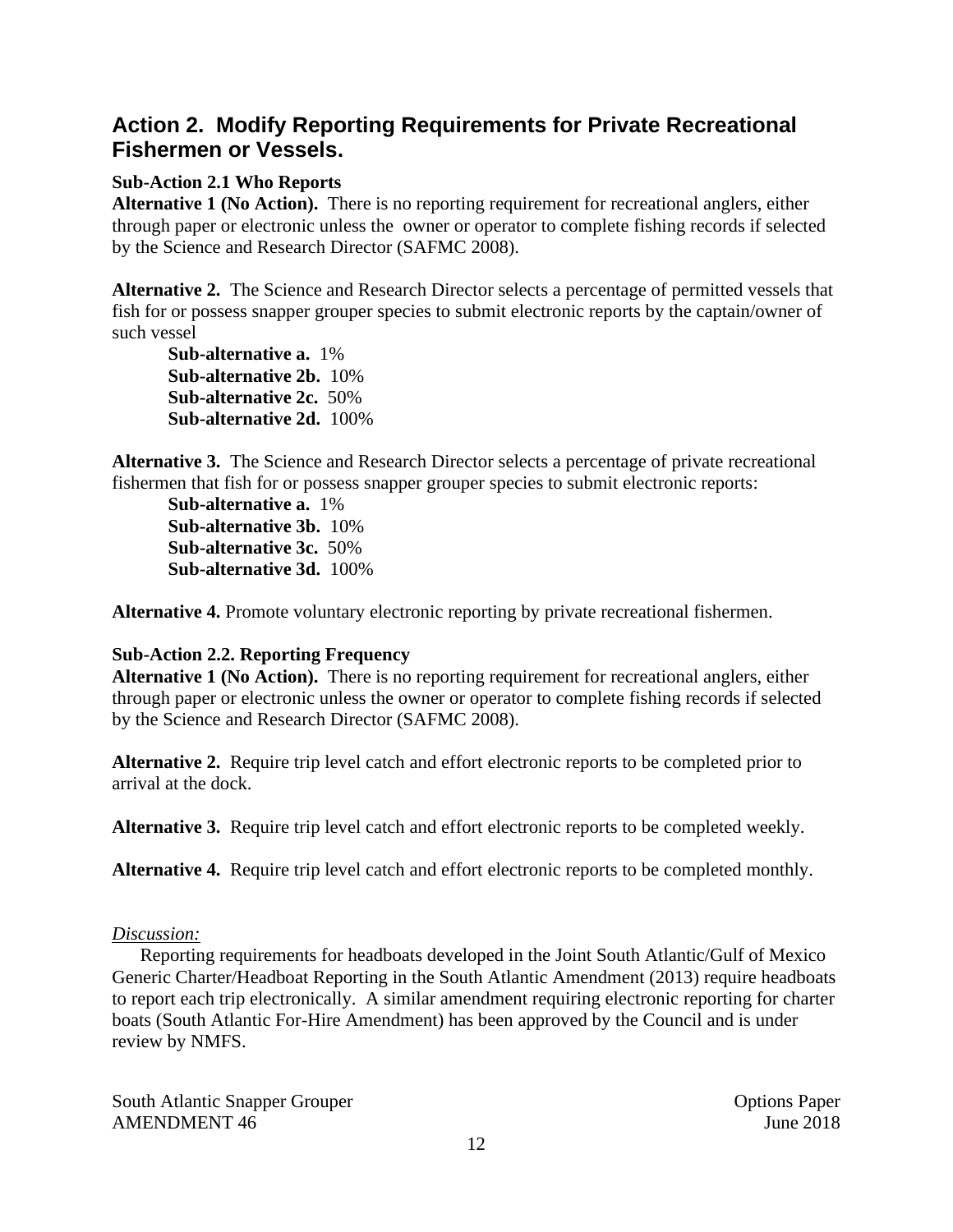The current language for private recreational vessel reporting requirements was developed in Amendment 15A (SAFMC 2008) and approved by the Council and the Secretary of Commerce. However, that requirement is not effective because of issues under the Paperwork Reduction Act and review and approval through the Office of Management and Budget. The language states "the owner or operator of a vessel that fishes for or lands South Atlantic snapper grouper in or from the South Atlantic EEZ who is selected to report by the Science and Research Director (SRD) must--

- (1) Maintain a fishing record for each trip, or a portion of such trips as specified by the SRD, on forms provided by the SRD. Completed fishing records must be submitted to the SRD monthly and must either be made available to an authorized statistical reporting agent or be postmarked no later than 7 days after the end of each month. Information to be reported is indicated on the form and its accompanying instructions.
- (2) Participate in the NMFS-sponsored electronic logbook and/or video monitoring reporting program as directed by the SRD."

It is not known if or when this reporting requirement would become effective.

Requiring reporting could improve data on the private recreational fishery especially when landings are confined to a short time period, infrequently sampled, or are rare events. Reporting is required by states for some salmon species harvest in the Pacific, required by some states for reef fish or red snapper in the Gulf of Mexico, required by Texas for harvesting one red drum over 28 inches, required by HMS for landing of swordfish, billfishes, and Atlantic tunas, and proposed for tilefishes by Mid-Atlantic Fishery Management Council (**Table 4**). Both Snapper Check and Tails N' Scales are in the process of MRIP certification so that estimates derived from those programs can be used as an alternative to MRIP.

For many species in the snapper grouper complex, there are few intercepts for individual species (**Table 5**). Electronic data reporting systems can be developed to allow anglers to report varying levels of information. In MyFishCount, an electronic data reporting system designed for the snapper grouper fishery, fishermen can report species, number of fish kept and released, length and weight of fish, location fished, depth fished, hook type, hook location, time fished, number of anglers, reason for releasing fish, and treatment for released fish. This information allows anglers the flexibility to report the level of information they are comfortable supplying. During the red snapper mini-season in 2017, information on length of fish was collected for caught and released red snapper. A size distribution for red snapper caught during the miniseason can be developed from these data. Beginning in June 2018, MyFishCount will be available for fishermen to report information on all snapper grouper species as well as many other species managed in the South Atlantic region. Data from this pilot project cannot be used to track landings compared to the annual catch limit until data are verified, which could take years. Electronic data reported by fishermen can be used to improve management of the private recreational fishery by better describing where the fishery operates, depth of capture of targeted species, important locations for the fishery, seasonality of catch, target species, length distribution of kept and released fish, hook types used, reason for releasing fish, and treatment of released fish. If the information is voluntary only, the information provided by fishermen can be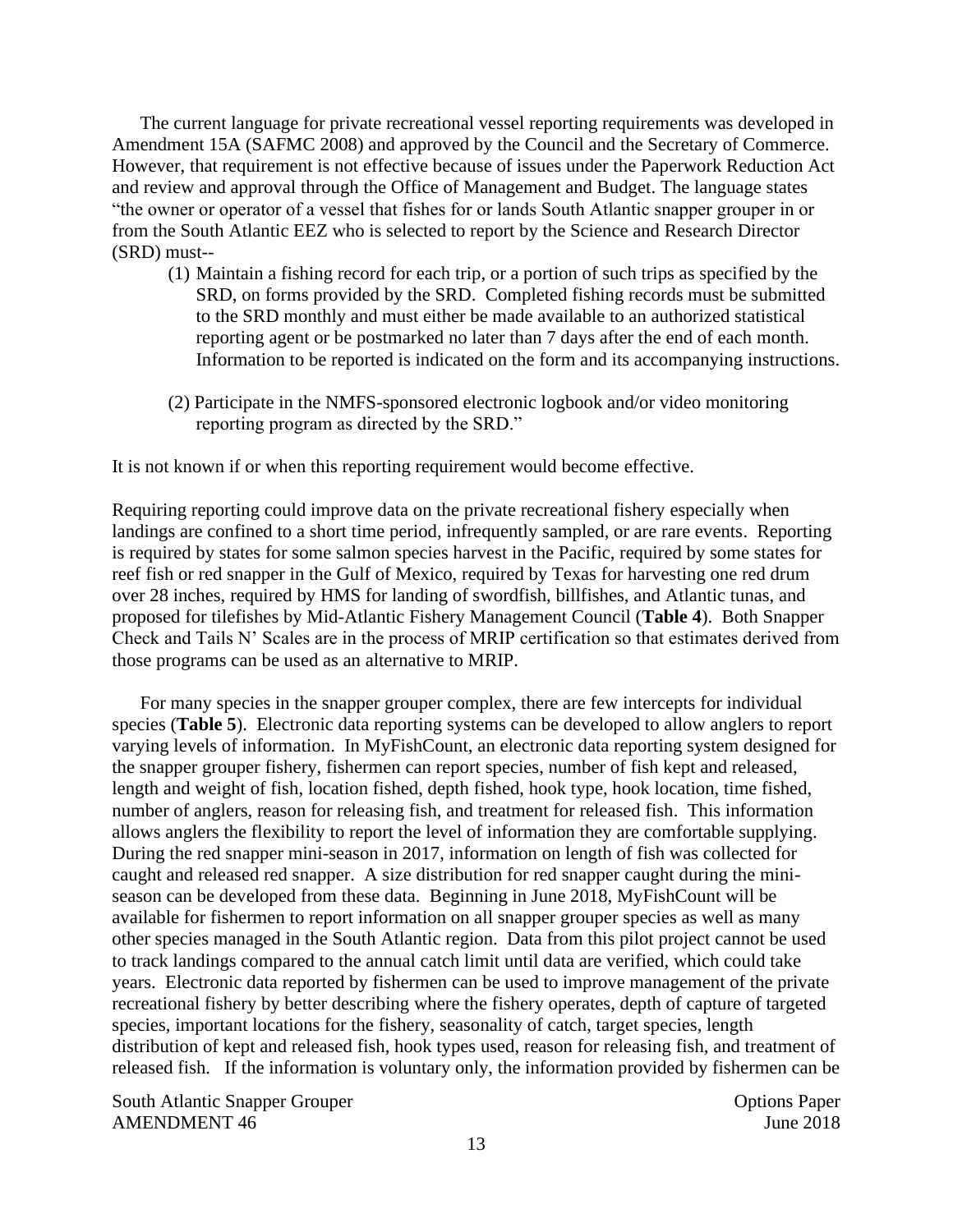considered as ancillary in future fishery management plans and stock assessments. If the information came from a robust sampling design or a full census, the information may have the potential to be used directly in future fisheries management and stock assessments.

**Table 4**. Reporting requirements by agency or state. Reporting app is the name of the reporting application that can be used to report, reporting card/tag lists the species for which reporting is required with a reporting card or tag, reporting station indicates the fish must be reported to a reporting station, and reporting agent is a requirement for the Halibut Community Harvest Permit.

| <b>Agency/State</b>                           | <b>Reporting App</b>               | <b>Reporting</b><br>Card/Tag            | <b>Reporting Station</b> | <b>Reporting Agent</b>                                           |  |
|-----------------------------------------------|------------------------------------|-----------------------------------------|--------------------------|------------------------------------------------------------------|--|
| <b>HMS</b>                                    | <b>Fish Reporting</b>              |                                         |                          |                                                                  |  |
| <b>NMFS</b> Alaska<br>Region Office           |                                    |                                         |                          | <b>Halibut Community</b><br><b>Harvest Permit</b><br>Coordinator |  |
| Mid-Atlantic Fishery<br>Management<br>Council | Tilefish and<br>Blueline Tilefish* |                                         |                          |                                                                  |  |
| Alabama                                       | Snapper Check,<br>Reef Fish        |                                         |                          |                                                                  |  |
| Alaska                                        |                                    | King Salmon                             |                          |                                                                  |  |
| California                                    |                                    | <b>Several Species</b>                  |                          |                                                                  |  |
| Maryland                                      |                                    |                                         | <b>HMS</b> Species       |                                                                  |  |
| Mississippi                                   | Tails N' Scales                    |                                         |                          |                                                                  |  |
| North Carolina                                |                                    |                                         | <b>HMS</b> Species       |                                                                  |  |
| Oregon                                        |                                    | Salmon, Steelhead,<br>Sturgeon, Halibut |                          |                                                                  |  |
| Texas                                         |                                    | Red Drum over 28<br>inches              |                          |                                                                  |  |
| Washington                                    |                                    | Columbia River<br>Salmon                |                          |                                                                  |  |

\*Proposed and is still under development.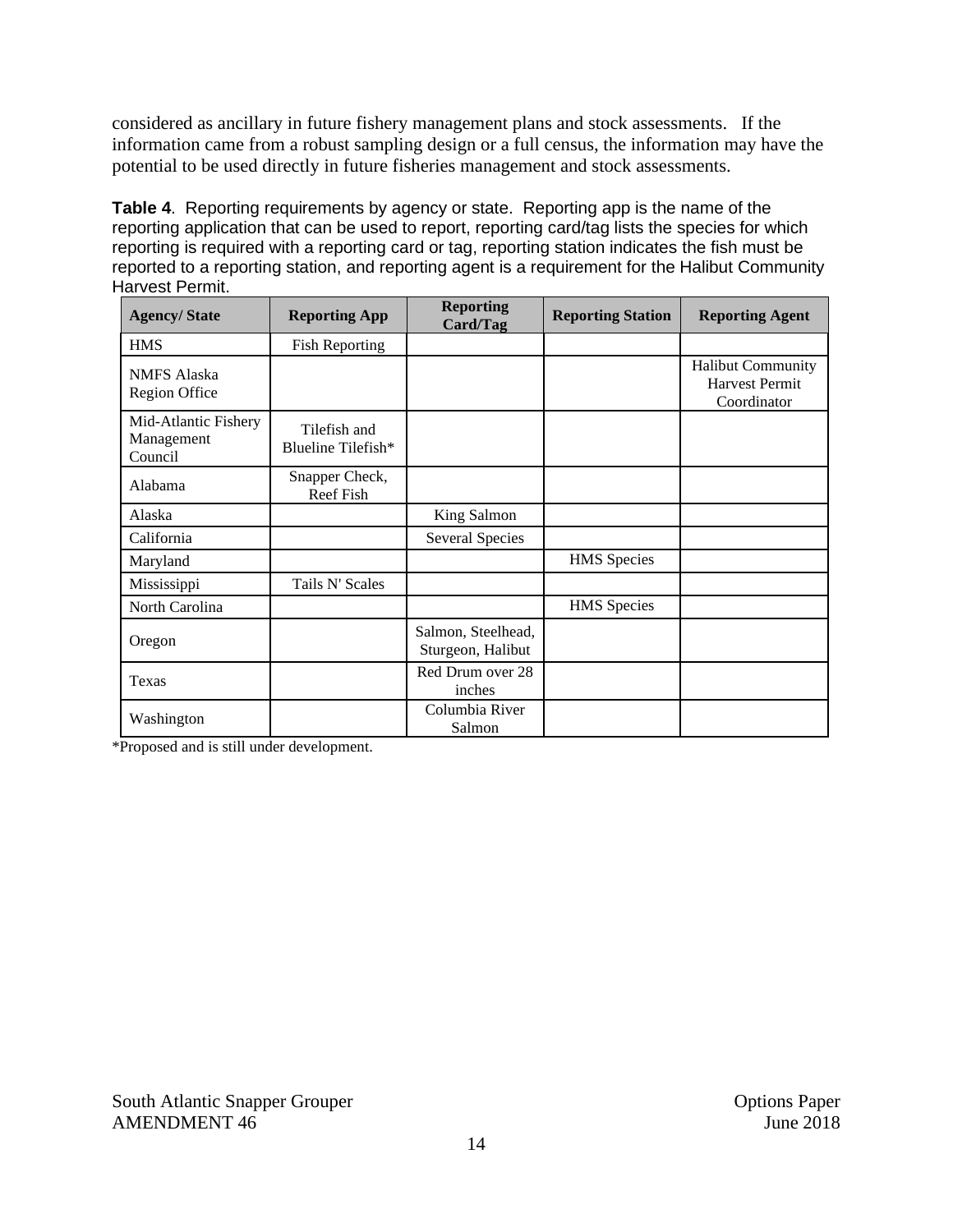**Table 5**. Number of MRIP intercepts from 2014 to 2016 for the private vessel component of the recreational sector for species included in Snapper Grouper Amendment 26 (in development). Species listed average greater than 30 intercepts per year. Red = less than or equal to 10 intercepts, yellow = 11 to 30 intercepts, and green = greater than 30 intercepts.

| <b>Component</b> | Year | <b>Species</b>        | Wave 1          | Wave 2           | Wave 3         | Wave 4         | Wave 5           | Wave 6           |
|------------------|------|-----------------------|-----------------|------------------|----------------|----------------|------------------|------------------|
| Private          | 2014 | <b>Black Sea Bass</b> | 26              | 45               | 219            | 207            | 145              | 77               |
| Private          | 2014 | <b>Gray Snapper</b>   | 40              | 16               | 126            | 120            | 66               | 78               |
| Private          | 2014 | <b>Mutton Snapper</b> | 18              | 9                | 35             | 22             | 11               | 27               |
| Private          | 2014 | Gray Triggerfish      | 10              | 12               | 39             | 48             | 11               | 11               |
| Private          | 2014 | Yellowtail Snapper    | 33              | 3                | 37             | 37             | 13               | 14               |
| Private          | 2014 | Lane Snapper          | 14              | $\overline{5}$   | 34             | 28             | 12               | 22               |
| Private          | 2014 | White Grunt           | $\overline{21}$ | 5                | 27             | 29             | 10               | 10               |
| Private          | 2014 | Greater Amberjack     | 1               | $\overline{c}$   | 17             | 25             | $\overline{2}$   | $\overline{4}$   |
| Private          | 2014 | Vermilion Snapper     | $\mathbf{1}$    | 1                | 13             | 31             | $\overline{3}$   | $\overline{7}$   |
| Private          | 2014 | Gag                   | 12              | $\overline{4}$   | 10             | 13             | 12               | 13               |
| Private          | 2014 | Almaco Jack           | $\mathbf{0}$    | 1                | $\overline{2}$ | $\overline{7}$ | $\mathbf{1}$     | $\overline{2}$   |
| Private          | 2014 | Hogfish               | 9               | 1                | $\overline{2}$ | 12             | $\mathbf{1}$     | $\overline{3}$   |
| Private          | 2014 | Red Grouper           | 15              | $\overline{2}$   | 10             | $\overline{5}$ | $\overline{0}$   | $\overline{8}$   |
| Private          | 2014 | Jolthead Porgy        | 10              | $\overline{3}$   | 8              | $\overline{2}$ | $\overline{3}$   | $\overline{2}$   |
| Private          | 2014 | All SG Species        | 244             | 121              | 619            | 638            | 304              | 295              |
|                  |      |                       |                 |                  |                |                |                  |                  |
| Private          | 2015 | <b>Black Sea Bass</b> | 8               | 51               | 209            | 172            | 130              | 75               |
| Private          | 2015 | <b>Gray Snapper</b>   | 65              | 54               | 102            | 114            | 69               | 47               |
| Private          | 2015 | <b>Mutton Snapper</b> | 16              | 26               | 37             | 27             | 21               | 14               |
| Private          | 2015 | Gray Triggerfish      | $\overline{4}$  | 20               | 36             | 21             | 14               | 12               |
| Private          | 2015 | Yellowtail Snapper    | 12              | 28               | 45             | 27             | 23               | 14               |
| Private          | 2015 | Lane Snapper          | 11              | 14               | 24             | 11             | 20               | 12               |
| Private          | 2015 | White Grunt           | $\overline{4}$  | $\bf 8$          | 30             | 18             | 5                | $\tau$           |
| Private          | 2015 | Greater Amberjack     | $\mathbf{0}$    | 5                | 26             | 17             | 6                | $\overline{4}$   |
| Private          | 2015 | Vermilion Snapper     | $\mathbf{0}$    | 12               | 22             | 16             | 9                | $\overline{5}$   |
| Private          | 2015 | Gag                   | 6               | 6                | 9              | 12             | 16               | $\boldsymbol{6}$ |
| Private          | 2015 | Almaco Jack           | $\mathbf{0}$    | $\overline{2}$   | 18             | 23             | 24               | $\mathbf{1}$     |
| Private          | 2015 | Hogfish               | 3               | 14               | 6              | 13             | $\overline{0}$   | $\boldsymbol{0}$ |
| Private          | 2015 | Red Grouper           | 1               | 5                | $\overline{4}$ | 3              | $\overline{2}$   | $\overline{2}$   |
| Private          | 2015 | Jolthead Porgy        | $\overline{4}$  | 9                | 6              |                | $\bf 8$          | 3                |
| Private          | 2015 | All SG Species        | 143             | 280              | 625            | 516            | 367              | 212              |
|                  |      |                       |                 |                  |                |                |                  |                  |
| Private          | 2016 | <b>Black Sea Bass</b> | 31              | 127              | 207            | 146            | 154              | 106              |
| Private          | 2016 | <b>Gray Snapper</b>   | 30              | 31               | 80             | 78             | 62               | 49               |
| Private          | 2016 | <b>Mutton Snapper</b> | 12              | 14               | 35             | 29             | $\overline{4}$   | 13               |
| Private          | 2016 | Gray Triggerfish      | 11              | 14               | 39             | 31             | 10               | 17               |
| Private          | 2016 | Yellowtail Snapper    | $\overline{7}$  | 16               | 18             | 17             | $\overline{c}$   | 14               |
| Private          | 2016 | Lane Snapper          | $\overline{7}$  | 11               | 18             | 13             | $\overline{4}$   | 11               |
| Private          | 2016 | White Grunt           | 8               | 9                | 27             | 20             | 5                | 18               |
| Private          | 2016 | Greater Amberjack     | 3               | $\overline{3}$   | 38             | 35             | $\boldsymbol{6}$ | $\mathbf{1}$     |
| Private          | 2016 | Vermilion Snapper     | 5               | $\overline{3}$   | 27             | 22             | $\overline{3}$   | 12               |
| Private          | 2016 | Gag                   | 3               | $\overline{c}$   | 16             | 13             | $\overline{7}$   | $\overline{7}$   |
| Private          | 2016 | Almaco Jack           | $\overline{c}$  | $\boldsymbol{0}$ | 9              | 3              | $\boldsymbol{0}$ | $\boldsymbol{0}$ |
| Private          | 2016 | Hogfish               | 1               | $\overline{2}$   | 15             | 6              | $\overline{2}$   | $\overline{5}$   |
| Private          | 2016 | Red Grouper           | $\overline{7}$  | $\overline{4}$   | $\bf 8$        | 5              | $\mathbf{1}$     | 10               |
| Private          | 2016 | Jolthead Porgy        | 3               | $\mathfrak{S}$   | $\bf 8$        | 9              | 1                | $\overline{2}$   |
| Private          | 2016 | All SG Species        | 139             | 259              | 586            | 456            | 264              | 282              |

South Atlantic Snapper Grouper<br>
AMENDMENT 46<br>
June 2018 AMENDMENT 46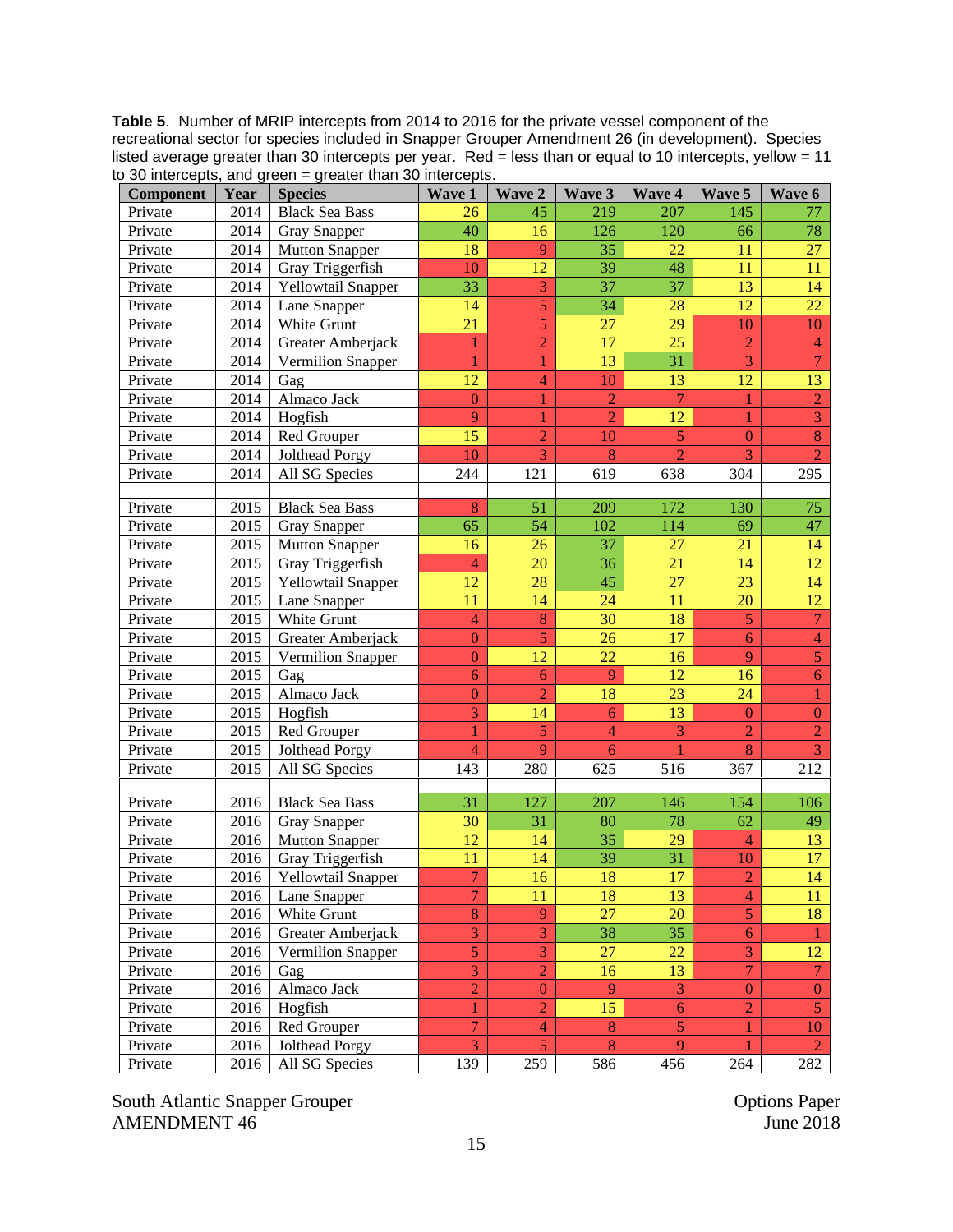**Sub-Action 2.1 Alternative 1** is the only alternative that would not require validation be conducted before the estimate of effort or landings could be used to track the ACL. **Alternative 1** continues to use MRIP to track ACLs and to analyze catch and effort for snapper grouper species. MRIP has indicated the potential to develop new methods to improve estimates of effort and catch.

**Sub-Action 2.1 Alternative 2** enables the Science and Research Director to select a portion or all owner/operators of permitted vessels to report. It is estimated that less than 1% of the private angler trips are intercepted through MRIP<sup>2</sup>. Although sampling 1% of trips might be sufficient to reduce proportional standard error (PSE) below 40% for some species like black sea bass, it is not sufficient for some important species in the snapper grouper complex. The recommended PSE levels developed by the Atlantic Coast Cooperative Statistics Programs indicated that PSEs less than 40% are adequate for use in management, 40 to 60% should be used with caution, and greater than 60% should be used with extreme caution (ACCSP 2016). The following lists the annual PSEs for popular or targeted recreational snapper grouper species from 2014 to 2017. Wave or state estimates would have higher PSEs for each species. The private recreational harvest PSEs exceeded 60% for black grouper in 2014 and 2017, gag in 2017, golden tilefish in 2014, 2015, and 2017, red grouper in 2015, red snapper in 2015, scamp in 2014, 2015, and 2017, and snowy grouper from 2014 to  $2017<sup>3</sup>$ . The private recreational harvest PSEs were between 40 and 60% for black grouper in 2015 and 2016, blueline tilefish from 2014 to 2017, golden tilefish in 2016, hogfish in 2014, red grouper in 2017, red porgy from 2014 to 2017, red snapper in 2017, and scamp in 2016. PSEs for black sea bass, gray snapper, gray triggerfish, mutton snapper, vermilion snapper, white grunt, and yellowtail snapper was less than 40% each year and annual values are adequate for management. Some species like wreckfish do not have a PSE because they have not been intercepted through the survey.

Species with high PSEs are likely to low intercept numbers. Self-reported logbooks, if administered as a census or within a probability design, could be used to increase the sample size of numbers of trips reported. The Mid-Atlantic Fishery Management Council is proposing to require 100% vessel reporting in the for-hire and private recreational sectors for blueline and golden tilefish since they are rare event species. Many species in the snapper grouper fishery management unit are rare event species. Requiring reporting of landings could help to improve the accuracy and precision of the private recreational landings if compliance is high. The Council can consider a range of options for the percent of fishermen required to report.

Similarly, **Sub-Action 2.1 Alternative 3** enables the Science and Research Director to select a portion or all private recreational fishermen to report. This reporting option shifts the reporting burden from the owner/operator of a vessel to each angler. This may increase in the number of reports for each species, depending on the percentage selected.

<sup>2</sup> SAFMC 2016 SSC Meeting Attachment 23a MRIP Int Reliability RS

South Atlantic Snapper Grouper  $\Box$ AMENDMENT 46 June 2018 <sup>3</sup> Personal communication from the Nation Marine Fisheries Service, 5/22/2018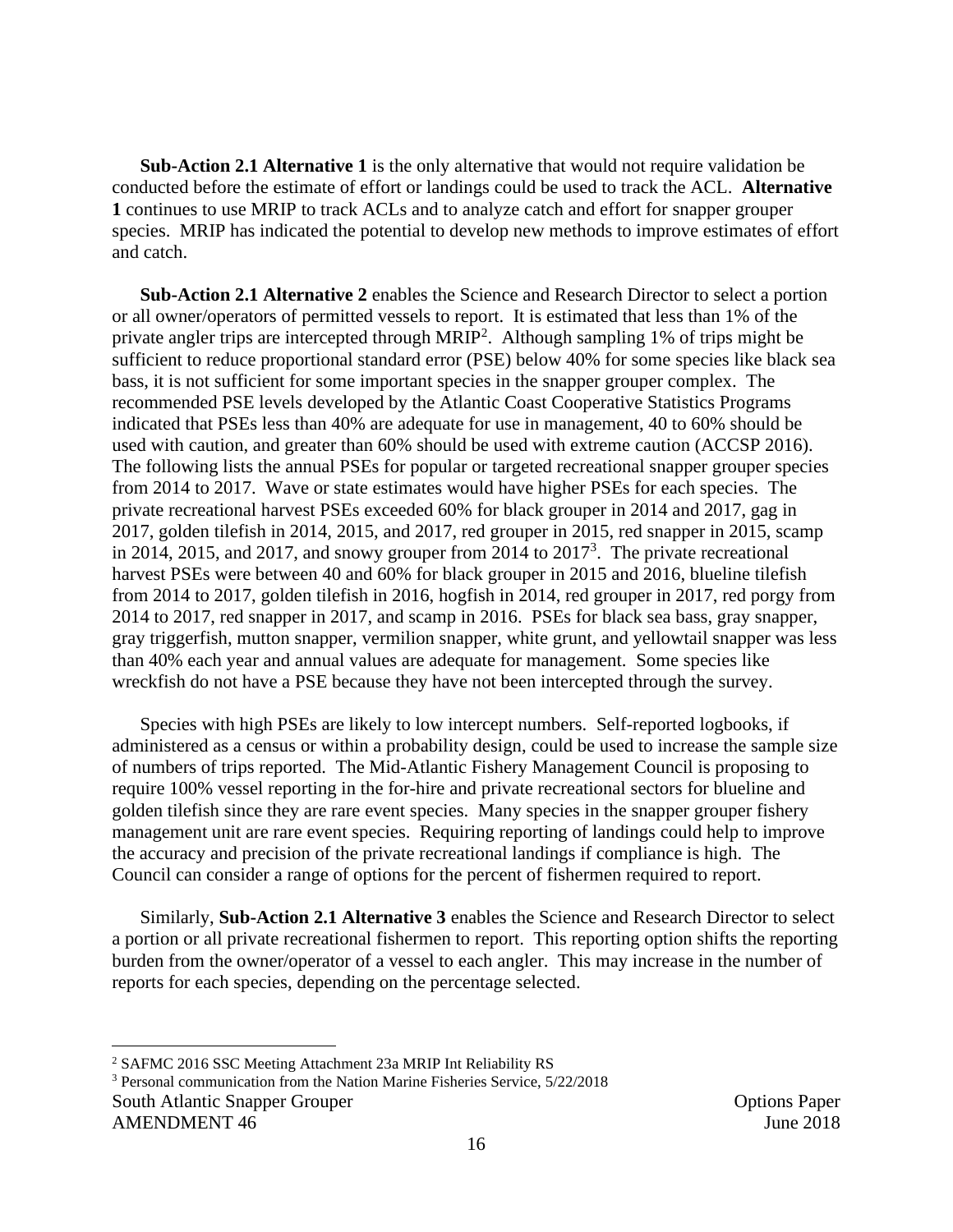Currently, MyFishCount, an electronic reporting program, is piloted in the South Atlantic Region. This program has been well received by fishermen and promoted by private recreational fishing organizations and environmental organizations as an opportunity to improve upon the current data available for red snapper. This is a voluntary reporting system allows anglers to report for the vessel or individual anglers (**Sub-Action 2.1 Alternative 4**). Voluntary reporting programs need outreach programs to maintain reporting and prevent attrition in the program.

#### *Vessel Based Reporting (Sub-Action 2.1 Alternative 2)*

*Example: Atlantic Tunas, Swordfish, Billfishes, and Sharks with HMS app in Atlantic, Tilefish in Mid-Atlantic Region (not currently implemented), Cobia in Virginia, Red Snapper with Tails -n-Scales in Mississippi and Snapper Check in Alabama.* 

**Pros**

- + Single report is used to record entire catch, but angler level information could be collected in this report.
- + Highest potential for compliance.
- + Reporting errors minimized since only one record is reported.
- + Owner/operator can track fishing trips and performance.
- + Easiest to validate since each vessel has an identifier.
- + Potential to allow vessel owner/operator to track fishing trips and catch.
- + Methods for this type of program have been certified through MRIP.

**Cons**

- Increased reporting burden on vessel owner/operator.
- State enforcement officers would need access to federal database to verify reports.
- Estimating an appropriate percentage to supply an accurate estimate and low Percent Standard Error to be used for management actions and/or stock assessment inclusion.
- Vessel owner/operator may not be fishing but would be required to report.

#### *Individual Based Reporting (Sub-Action 2.1 Alternative 3)*

### *Example: Fish report cards in Alaska, California, Oregon, and Washington.*

#### **Pros**

- + Increased description of individual catch composition.
- + Increased socio-economic data on individual anglers.
- + Allows individual to track their fishing trips and catch.
- + Methods for estimating catch with electronic catch cards have been developed on west coast.

#### **Cons**

- Increased reporting burden on all fishermen.
- Potential for duplicate reporting of some catch and errors due to number of reports.
- State enforcement officers would need access to federal database to verify reports.

#### *Voluntary Reporting (Sub-Action 2.1 Alternative 4)*

#### *Examples: iSnapper in Texas, iAngler, MyFishCount*

#### **Pros**

- + No reporting burden for fishermen.
- + Allows individual to track their fishing trips and catch.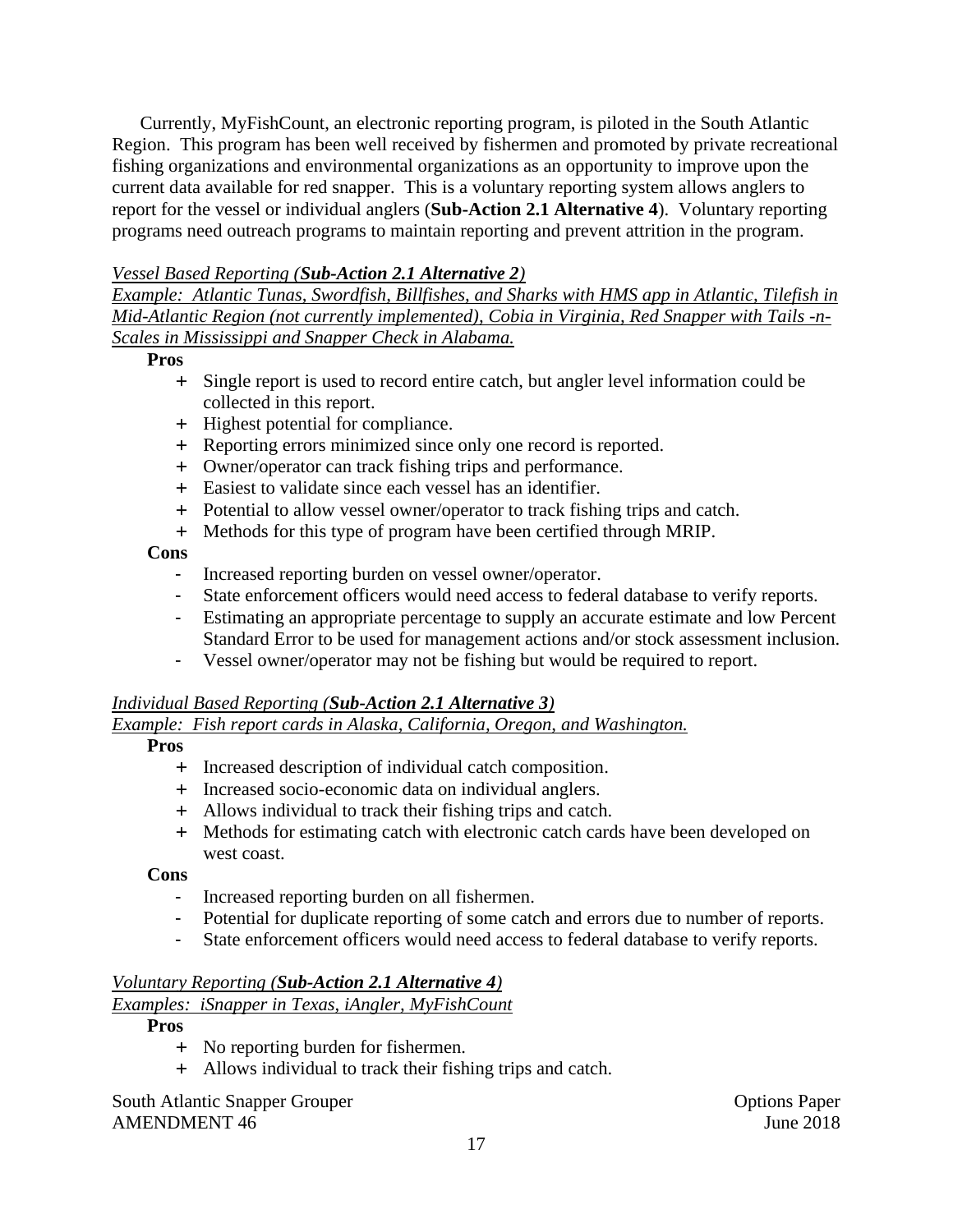- + Reporting fishermen want to report their catch.
- + Methods for estimating catch from this type of program have been developed.

#### **Cons**

- No requirement for compliance.
- Would require NMFS standards (type approval) so that form input bias does not occur.
- Biased reporting can potentially overestimate or underestimate effort and catch.
- Recall bias may also exist if there is a delay in reporting, which could affect both catch and effort values.
- Least likely to have fishermen report catch.
- Reporting rates will vary over time as desire to report changes.

**Sub-Action 2.2 Alternative 2** has three options for reporting options. The most onerous reporting requirement would require fishermen to report prior to disembarking from the vessel (**Sub-Action 2.2 Alternative 2a)**. This allows enforcement to verify that a report is provided and reduces the potential for recall bias. Recall bias occurs when people forget less impactful memories and remember only more impactful memories. Recall bias has been well documented in medical literature where they documented patients are more likely to remember the timing and description of an emergency room visit that required surgery compared to an emergency room visit for the flu. Some species in the snapper grouper complex such as red snapper and grouper are more likely to be remembered than other species. Weekly reporting (**Sub-Action 2.2 Alternative 2b)** would have higher recall bias compared to **Sub-Action 2.2 Alternative 2a** but lower than monthly reporting **(Sub-Action 2.2 Alternative 2c).** Weekly (**Sub-Action 2.2 Alternative 2b)** and monthly reporting **(Sub-Action 2.2 Alternative 2c)** would be more difficult to enforce since fishermen would not be required to report catch until after their trip has been completed.

#### *Reporting Before Disembarking (Sub-Action 2.2 Alternative 2a)*

#### **Pros**

- + Improves enforcement of reporting requirement for landed fish.
- + Ensures independence between reporting and validation.
- + Lowest recall bias.
- + Reduces avidity bias.
- + Data are more rapidly available for consideration in management.
- + If daily QA/QC, more likely to identify and correct typos and other incorrectly entered or missing information.

#### **Cons**

- Fishermen would be required to complete report on the water or at the dock.
- Limited connectivity available in some regions for reporting (wifi, satellite, 4G).
- Requires mobile electronic technology.

#### *Weekly Reporting (Sub-Action 2.2 Alternative 2b)*

#### **Pros**

- + Data are available for consideration in management weekly.
- + Matches reporting requirements for other recreational fisheries.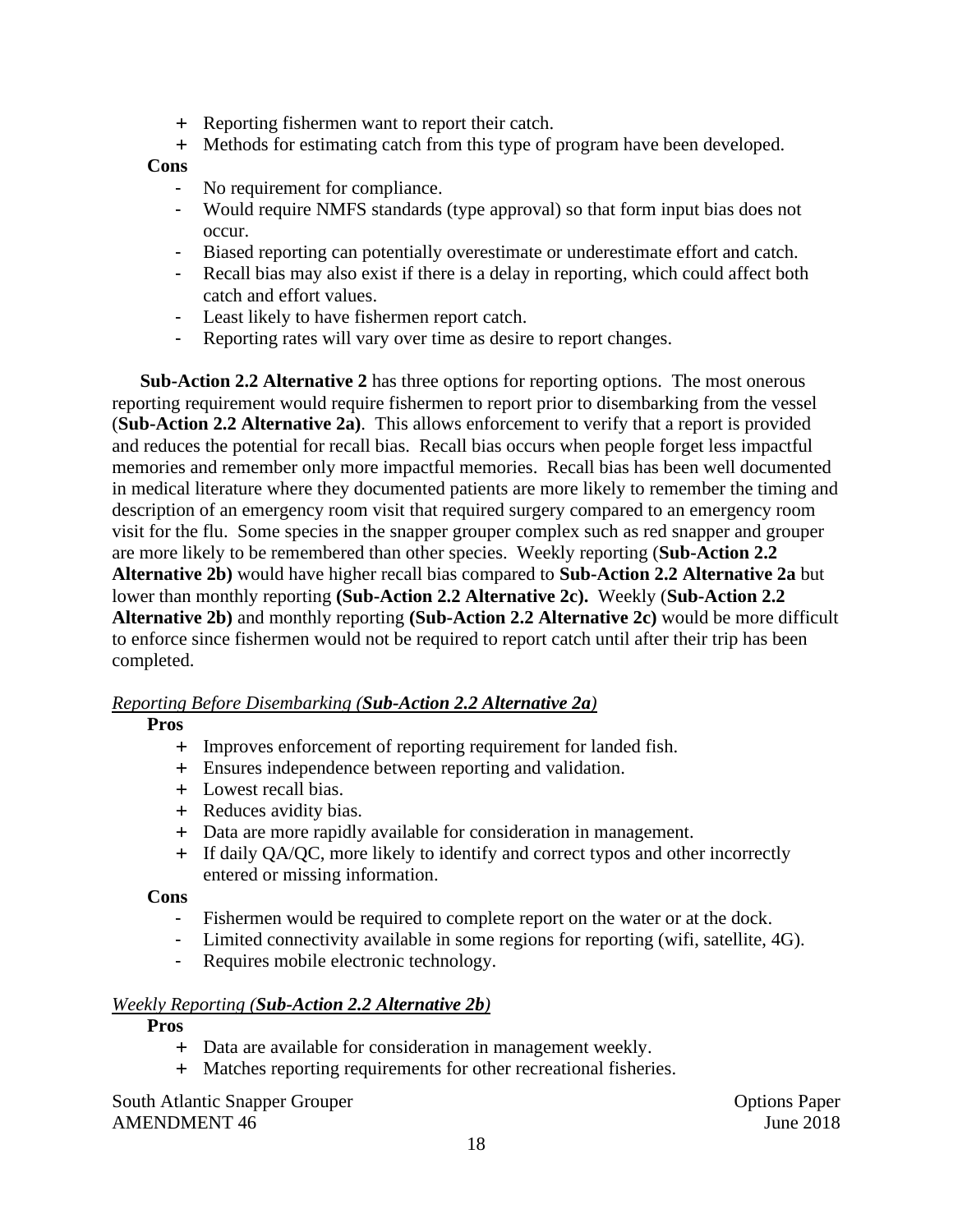+ Ability to contact fishermen for corrections may result in correct information.

#### **Cons**

- Difficult for enforcement to verify reports.
- Recall bias increased from **Sub-Action 2.2 Alternative 2a**.
- Trips catch are confused in reporting if multiple trips taken (e.g., Day 1 catches were placed with trip location information from Day 2 which was in a different area).
- Longer time frame for applying information to in-season monitoring.

#### *Monthly Reporting (Sub-Action 2.2 Alternative 2c)*

#### **Pros**

+ Fewest number of times reports are due.

#### **Cons**

- Highest potential for recall and other biases.
- Difficult for enforcement and compliance to verify reports.
- If fishermen wait to reporting date, then requires longest time to enter data.